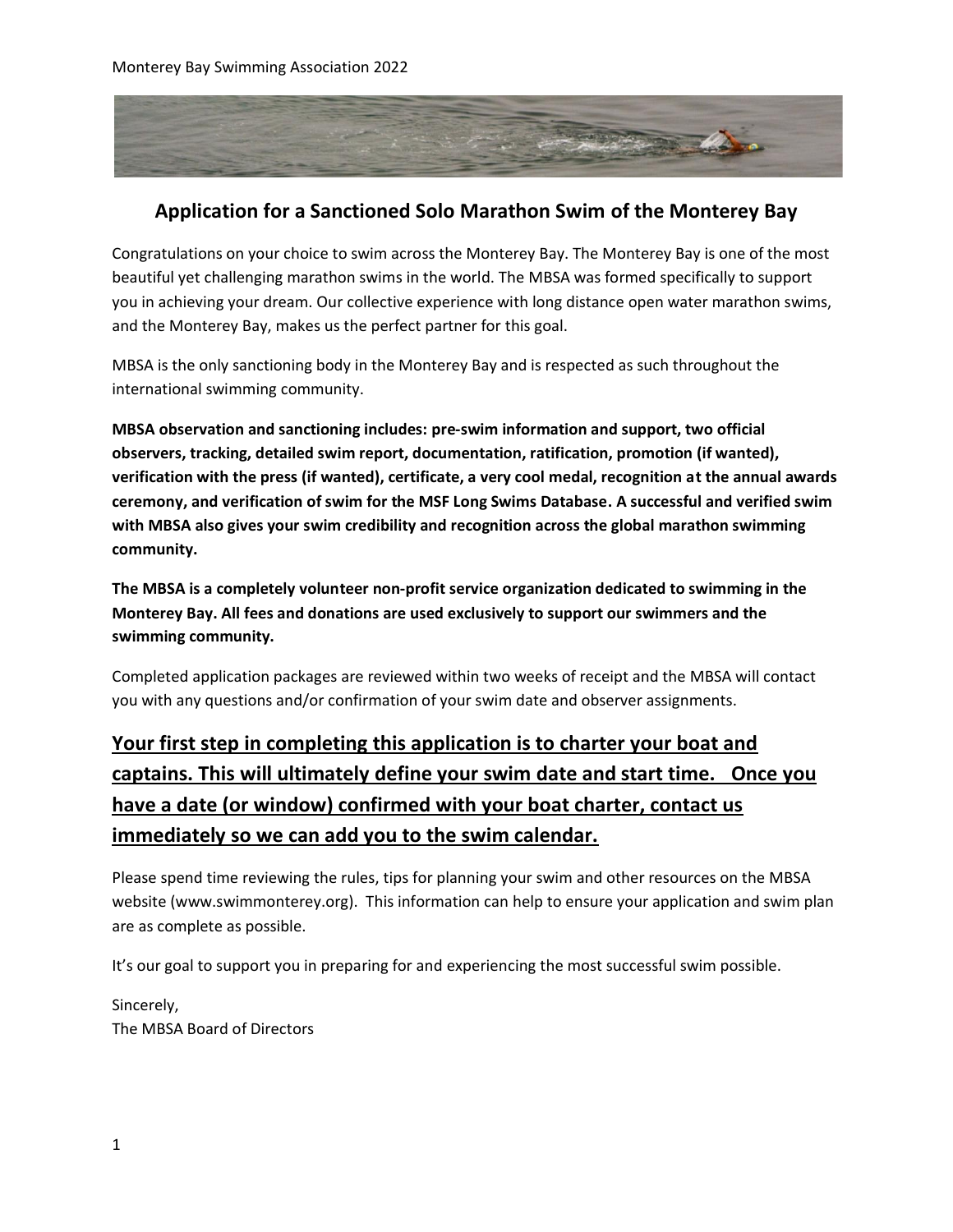

**Completed Applications can be mailed, faxed, or emailed.**

Send Entire Application Package and All Fees to:

### **Monterey Bay Swimming Association**

**333 Arthur Avenue Aptos, CA 95003**

Or Email To:

# **contact@swimmontereybay.com cc: stapley@secondpeak.com**

# **The Observation/Sanction Fee is: \$250 US Dollars**

If you are a Lifetime member in the year you are applying, you receive a \$100 discount on sanction fees. Therefore, if you are a Lifetime Member, your sanction fee is \$100. If you are not yet a Lifetime Member but would like to become one before your solo, the total fee to pay is \$350. (250 Lifetime Membership + 100 discounted sanction fee)

All payments must be in **US Dollars** and made to: *Monterey Bay Swimming Association*

You can also pay fees using PayPal. To do this, go to the Membership page on the MBSA website, and use the [Donate b](http://www.swimmontereybay.org/become-a-member.html)utton to submit your payment.

If needed, ask about our scholarship program, payment plans, and other ways to support you with your sanction fees. We do everything possible to limit any additional costs to your swim.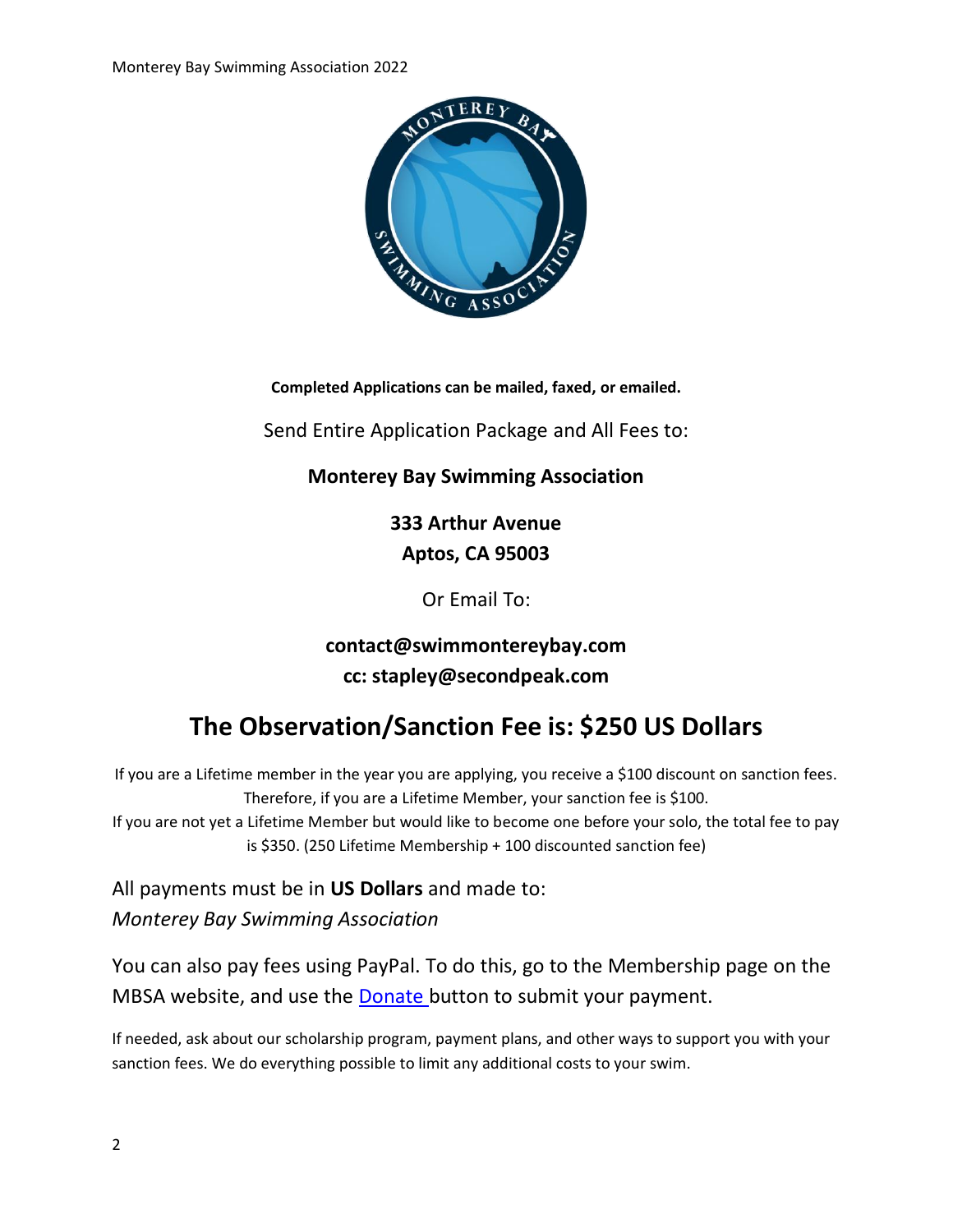### **Swimmer Information**

|                                                                                                          | (Enter as you would like it to appear on the official MBSA certificate, and list of successful swims.) |
|----------------------------------------------------------------------------------------------------------|--------------------------------------------------------------------------------------------------------|
|                                                                                                          |                                                                                                        |
|                                                                                                          |                                                                                                        |
|                                                                                                          |                                                                                                        |
|                                                                                                          |                                                                                                        |
| Select your Swim:                                                                                        |                                                                                                        |
| Monterey Bay Crossing North to South<br>$\mathsf{o}$<br>Monterey Bay Crossing South to North<br>$\Omega$ |                                                                                                        |
|                                                                                                          | <b>CONSULT YOUR PILOT BOAT CHARTER'S CONTRACT TO CONFIRM THE FOLLOWING DETAILS:</b>                    |
|                                                                                                          | Navigator (boat captain):________________________ Name of Charter Vessel: _________________________    |
|                                                                                                          |                                                                                                        |
|                                                                                                          |                                                                                                        |
|                                                                                                          |                                                                                                        |
|                                                                                                          | Please confirm that your navigators are also familiar with the Rules of the swim, as defined by MBSA.  |

### **AGE REQUIREMENT:**

**You must be 18 years or older on the day of your swim. If you will not be 18 on the day of your swim and you still wish to attempt a solo marathon swim of the Monterey Bay, you may petition the MBSA Board of Directors for an age exception.**

**To do this, contact the MBSA [\(contact@swimmontereybay.com\)](mailto:contact@swimmontereybay.com).** 

**MBSA enthusiastically supports young swimmers who can prove their qualifications to safely attempt this extraordinary swim.**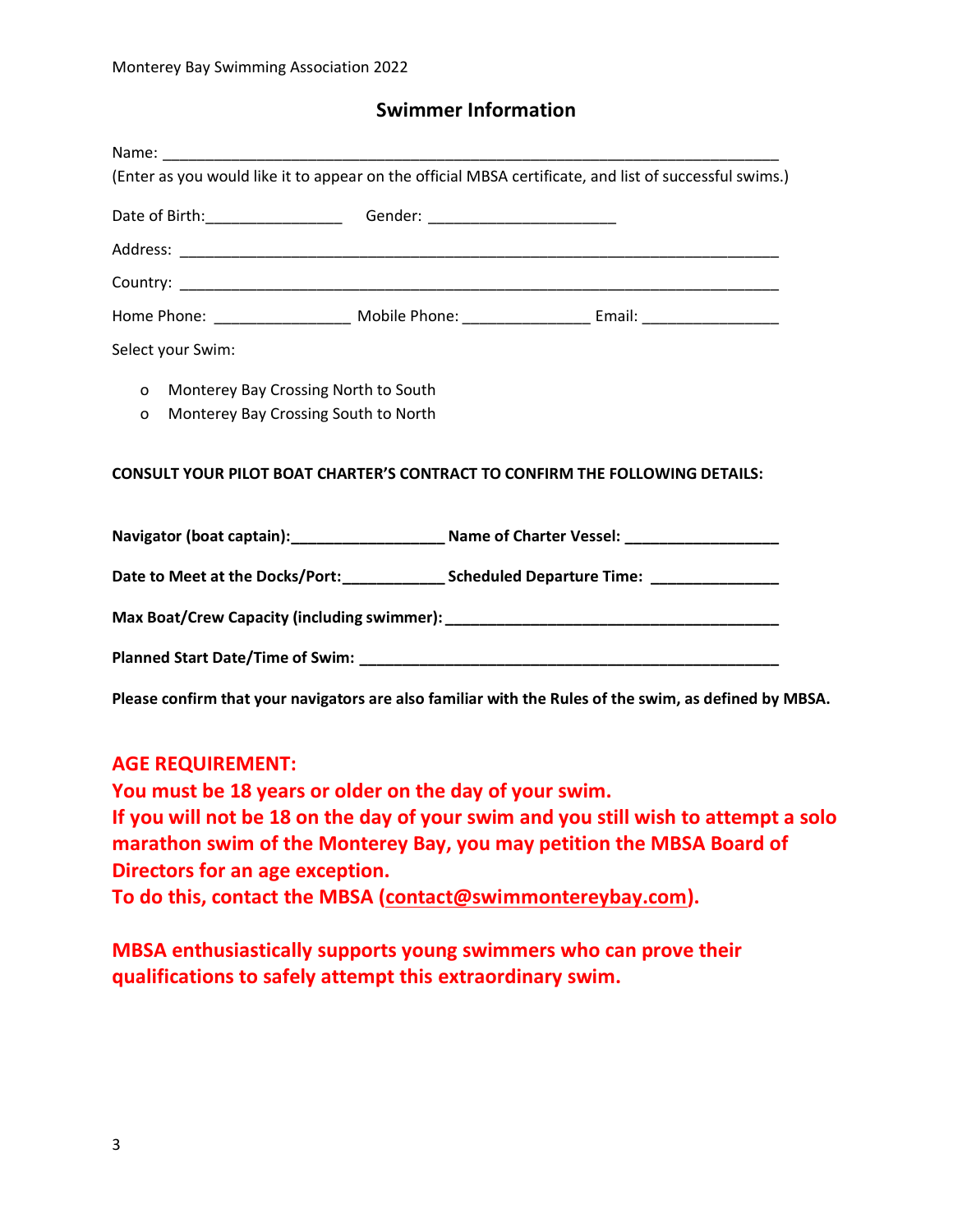### **Waiver and Release of Liability**

### **YOU MUST BE 18 YEARS OR OLDER ON THE DAY OF YOUR SWIM**

#### **PLEASE READ CAREFULLY BEFORE SIGNING. THIS IS A RELEASE OF LIABILITY AND WAIVER OF CERTAIN LEGAL RIGHTS.**

I, the section of the voluntarily requested to enter and participate in an effort to swim in, across, around, or near the Monterey Bay, California.

I understand the extreme dangers and risk of such an undertaking and am aware of the difficulty involved, even for the most conditioned athlete. I understand that I should not enter this event unless I am in excellent health and am fully trained and conditioned for this strenuous task. I am also aware of the unusual weather conditions that may prevail in the Monterey Bay at any time of the year, including but not limited to: high, gale force winds; dense fog; great and swift seas; strong currents; pounding surf; treacherous rocks and reefs; and the constant presence of potentially dangerous marine creatures such as sharks, marine mammals, and highly toxic Scyphozoans (jelly fish). I am aware that this body of water is used by both private and commercial vessels, including but not limited to fishing boats, small motor boats, large commercial ships, and cruise ships of varying tonnage and size. These vessels can be present day and night and travel at great speed. I AM AWARE THAT THESE ACTIVITIES AND MY PRESENCE AND ACTIVITY ON AND ABOUT THE WATERCRAFT AND IN THE ADJACENT WATERS CONSTITUTES A HAZARDOUS ACTIVITY. I AM VOLUNTARILY PARTICIPATING IN THIS ACTIVITY WITH KNOWLEDGE OF THE DANGER INVOLVED, AND AGREE TO ASSUME ANY AND ALL RISKS OF BODILY INJURY, DEATH OR PROPERTY DAMAGE, WHETHER THOSE RISKS ARE KNOWN OR UNKNOWN.

I verify this statement by placing my initials here:

Nevertheless, with knowledge of these facts, and in consideration of acceptance of my entry, I intend to be legally bound for myself, my heirs, executors and administrators, hereby waive and forever discharge any and all rights and claims for damages that may accrue to me against the Monterey Bay Swimming Association, it's founders, board of directors, officers, members, the sponsors and directors of the event, the counties and municipalities involved, the individuals assisting with the event, or any person connected with this event, their representatives, successors and assignees (collectively, the "Releasees"), from all rights, claims, or liability for damage for any and all injuries to me or my property, arising out of, or in connection with: (i) my participation in this event, (ii) my access to and presence on and about the watercraft and in the adjacent water, (iii) the negligence or other acts, whether directly or indirectly connected to this activity and however caused by any Releasee, and/or (iv) the condition of the watercraft, the adjacent water and other areas where this activity may occur, whether or not I am then participating in such activity. I also agree that I, my assignees, heirs, distributees, guardians, next of kin, spouse and legal representatives will not make a claim against, sue, or attach the property of any Releasee in connection with any of the matters covered by this Waiver of Liability. I further agree that I will indemnify and hold the Releasees harmless against all claims, demands, and causes of action including court costs and attorney's fees, directly or indirectly arising from any action or proceeding brought by or prosecuted for my benefit. This release extends to all claims of every kind and nature whatsoever, whether known or unknown.

#### **I ACKNOWLEDGE THAT I HAVE CAREFULLY READ THIS AGREEMENT AND FULLY UNDERSTAND ITS CONTENTS. I UNDERSTAND THIS IS A WAIVER AND RELEASE OF LIABILITY AND IS A CONTRACT BETWEEN MYSELF AND THE MONTERY BAY SWIMMING ASSOCIATION, AND I SIGN IT OF MY OWN FREE WILL.**

| Name of Swimmer: | Signature of Swimmer: |  | Date Signed |
|------------------|-----------------------|--|-------------|
|------------------|-----------------------|--|-------------|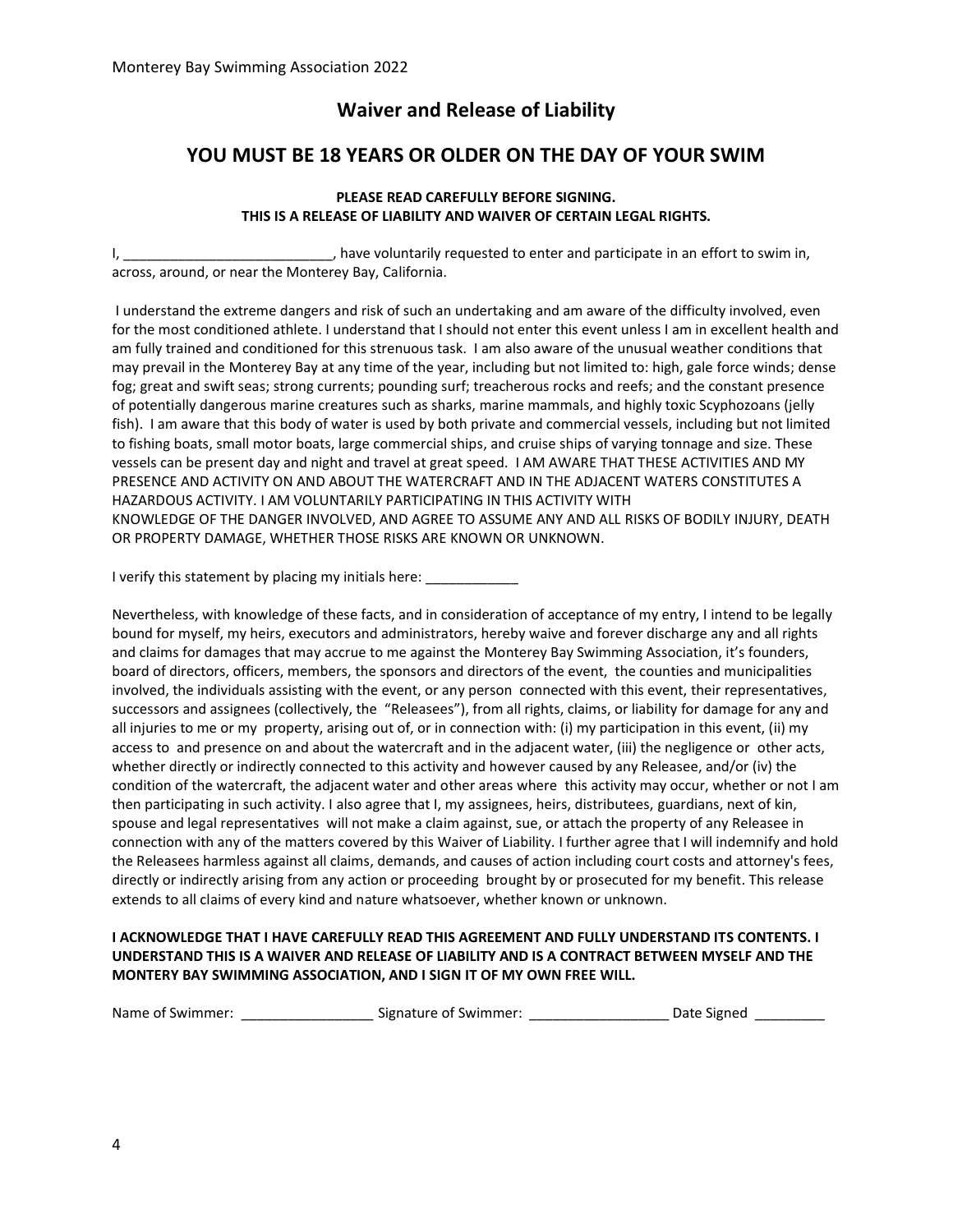**Note: Swimmer and all crew boarding the boat will be required to sign an additional waiver of liability prior to leaving port during the swim attempt.**

### **Swim History**

Marathon and Ultra-Marathon swims in the Monterey Bay require extensive open and cold water swim experience, long-term acclimation, and disciplined training.

List your most relevant swims. Attach a separate sheet or your swim resume if applicable.

| <b>SWIM</b>                                                                        | Swim #1 | Swim #2 | Swim #2 | Swim #4 |
|------------------------------------------------------------------------------------|---------|---------|---------|---------|
| <b>DATE</b>                                                                        |         |         |         |         |
| <b>LOCATION</b>                                                                    |         |         |         |         |
| <b>OCEAN OR LAKE</b>                                                               |         |         |         |         |
| <b>TOTAL TIME</b>                                                                  |         |         |         |         |
| <b>TOTAL DISTANCE</b>                                                              |         |         |         |         |
| <b>WATER TEMP</b>                                                                  |         |         |         |         |
| <b>AIR TEMP</b>                                                                    |         |         |         |         |
| <b>WATER CONDITIONS</b>                                                            |         |         |         |         |
| <b>WEATHER</b>                                                                     |         |         |         |         |
| <b>ESCORT BOAT OR</b><br>PADDLER?                                                  |         |         |         |         |
| <b>NOURISHMENT</b><br>(FOOD CONSUMED,<br><b>VOLUME/OUNCES</b><br><b>FREQUENCY)</b> |         |         |         |         |
| <b>FEEDING METHOD</b>                                                              |         |         |         |         |
| <b>CONTACT/OBSERVER</b><br>TO VERIFY SWIM                                          |         |         |         |         |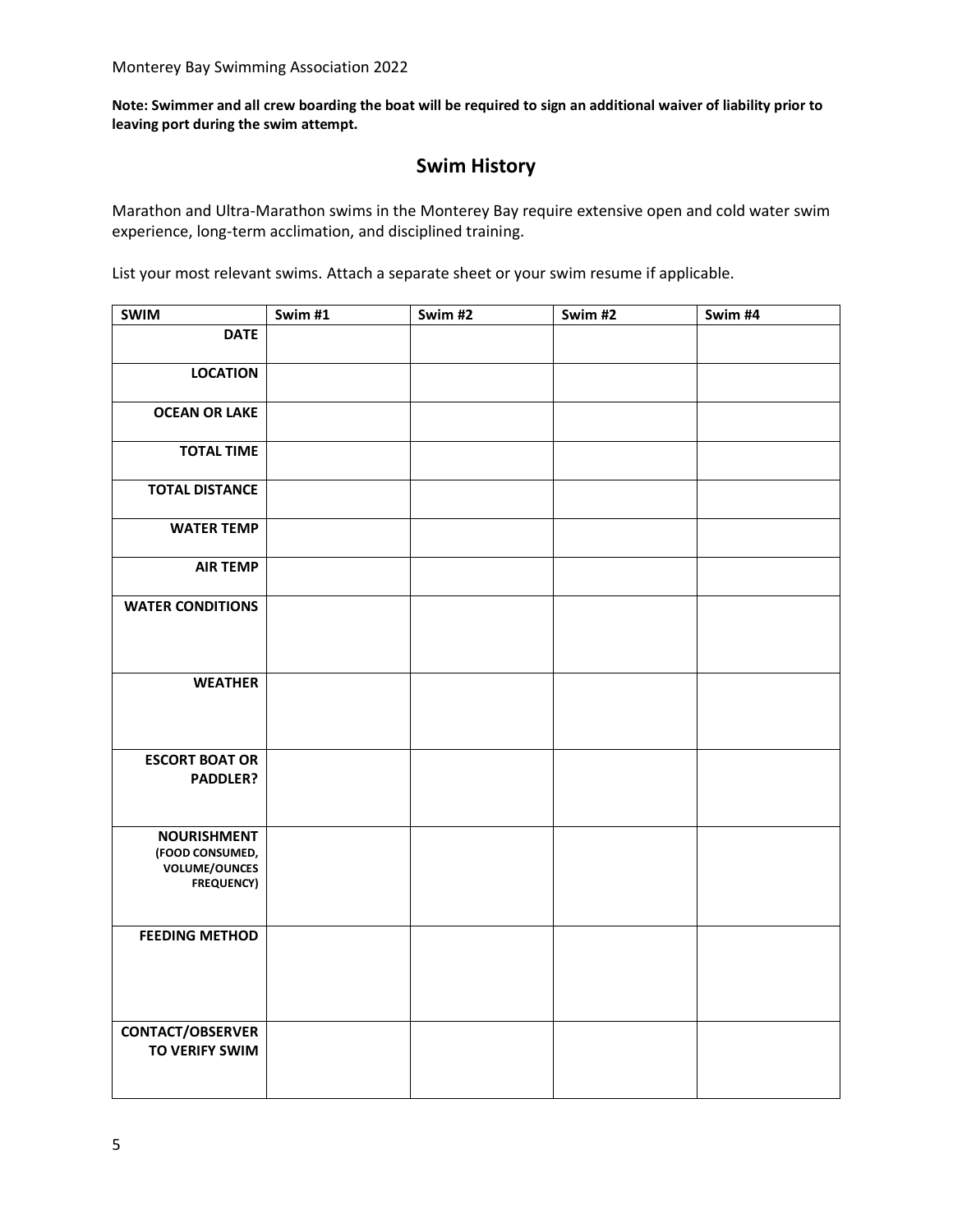### **Acknowledgement of Qualifying Swim Requirements**

# **MBSA sanctioned swims require that you complete a qualifying swim within 1 year of your swim date.**

These qualifying swims are to make sure you are aware of the challenge you are taking up and to give you a taste of what to expect. They are short swims compared to the actual Monterey Bay swim, and should become a distance that is often exceeded while training.

**DO NOT treat them as a training target for a successful swim.**

### *Monterey Bay Crossing*

- **For SOLO swims, you must have completed a 7-hour swim in open water of comparable temperature within 1 year (but not less than 14 days) prior to your swim date.**
- Comparable temperature is defined as ranging between 54 and 59 **Fahrenheit**

As part of this application, I acknowledge that I understand and commit to my "qualifying swim" requirement.

Signed: \_\_\_\_\_\_\_\_\_\_\_\_\_\_\_\_\_\_\_\_\_\_\_\_\_\_\_\_\_\_\_ Date: \_\_\_\_\_\_\_\_\_\_\_\_\_\_\_\_\_\_\_

## **NOTE: It is not required, but recommended that you have previously completed at least an 8-10 hour open water swim in comparable temperatures.**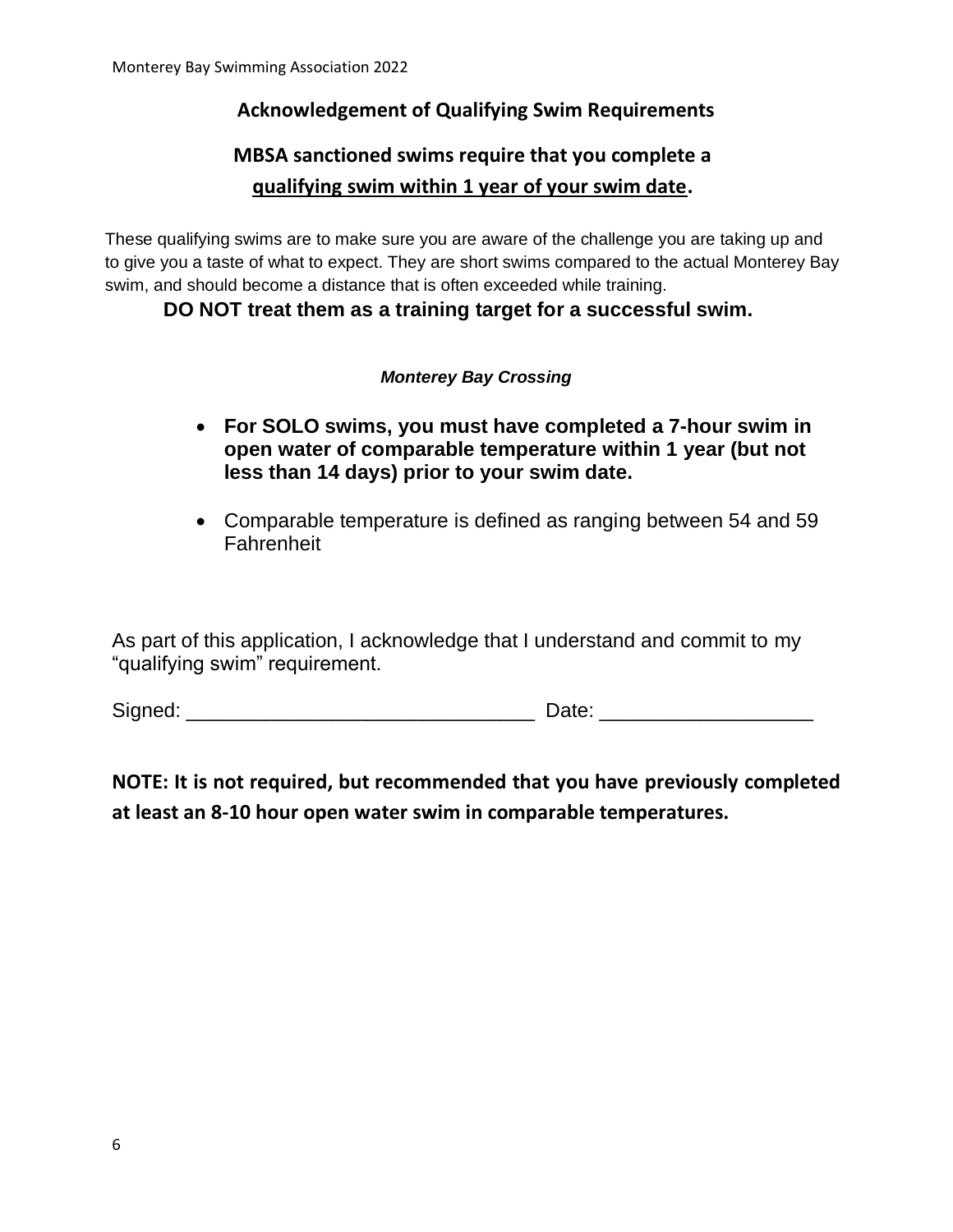Monterey Bay Swimming Association 2022

### **Swim Plan Questionnaire**

**DO YOU PLAN TO USE A PADDLER(S) YES/NO**

**IF YES, HAVE YOU PRACTICED WITH YOUR PADDLER(S)?**

**WHAT TYPE OF PADDLE CRAFT WILL THEY USE (IE: PRONE PB, KAYAK)?**

**DO YOU PLAN TO FEED FROM THE BOAT OR PADDLER?**

**FEEDING PLAN (Describe your plan)**

**BREATHING PATTERNS**

I breathe from the:  $\Box$  Left  $\Box$  Right  $\Box$  Both (bilaterally)

**NIGHT SWIMMING HISTORY:** Have you swum at night?  $\Box$  YES  $\Box$  NO

**JELLY FISH STING HISTORY:** Have you ever been stung by Jelly Fish in the past?  $\Box$  YES  $\Box$  NO If yes, please describe. Include type (if known), severity, when, and where this occurred.

**HYPOTHERMIA HISTORY:** Have you ever had hypothermia?  $\Box$  YES  $\Box$  NO If yes, please describe. Include severity, re-warming method, when and where this occurred.

**ANYTHING ELSE YOU WANT TO SHARE ABOUT YOUR EXPERIENCE OR PREPARATION?**